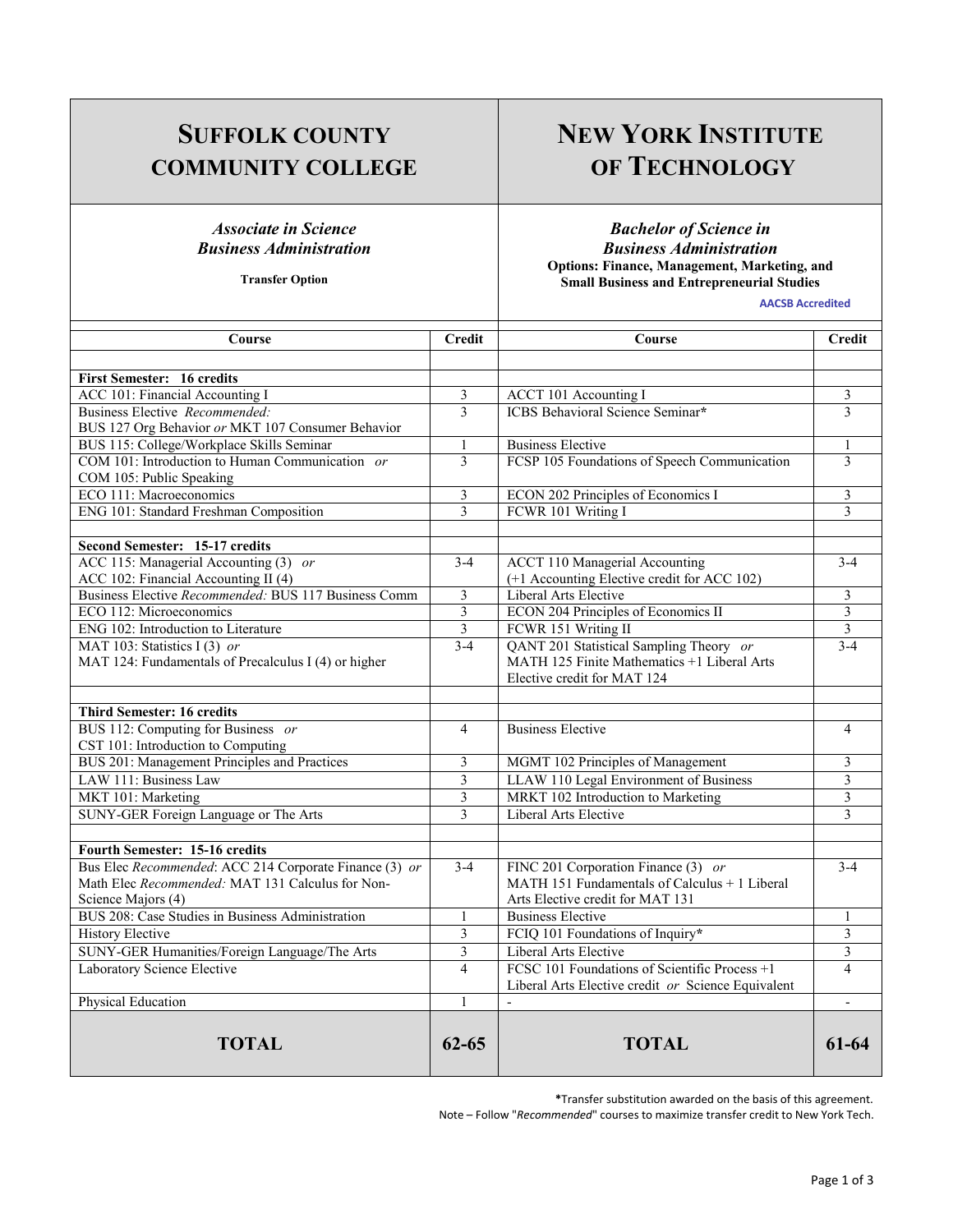### **Program of Study at New York Institute of Technology**

### **Bachelor of Science in Business Administration**

Options: Finance, Management, Marketing, or Small Business and Entrepreneurial Studies

| Courses to be completed at NYIT:                          |                                                         |               |  |  |
|-----------------------------------------------------------|---------------------------------------------------------|---------------|--|--|
| Core and additional requirements:<br><u>15-17 Credits</u> |                                                         |               |  |  |
| <b>FCSC 101</b>                                           | <b>Foundations of Scientific Process</b>                | 3             |  |  |
| <b>FCWR 301</b>                                           | <b>Communication for Business</b>                       | 3             |  |  |
| <b>ICLT 3XX</b>                                           | Literature Seminar                                      | 3             |  |  |
| <b>ICPH 3XX</b>                                           | Philosophy Seminar                                      | 3             |  |  |
| <b>ICSS 3XX</b>                                           | Social Science Seminar                                  | 3             |  |  |
| Science                                                   | Science Choice or FCSC 101 Found of Scientific Process* | 3             |  |  |
| <b>Liberal Arts Electives</b>                             |                                                         | $0 - 2$       |  |  |
| <b>Business Core:</b>                                     |                                                         | 23-24 Credits |  |  |
| <b>QANT 201</b>                                           | Statistical Sampling Theory* or                         |               |  |  |
| <b>MATH 125</b>                                           | Finite Mathematics*                                     | 3             |  |  |
| <b>FINC 201</b>                                           | Corporation Finance* or                                 |               |  |  |
| <b>MATH 151</b>                                           | Foundations of Calculus*                                | 3             |  |  |
| <b>BUSI 100</b>                                           | School of Management Orientation                        | 0             |  |  |
| <b>MIST 315</b>                                           | <b>Information Systems</b>                              | 3             |  |  |
| QANT 300                                                  | <b>Production and Operations Mgmt</b>                   | 3             |  |  |
| <b>QANT 405</b>                                           | <b>Management Science</b>                               | 3             |  |  |
| <b>BUSI 405</b>                                           | <b>Business Research and Innovation</b>                 | 3             |  |  |
| <b>BUSI 435</b>                                           | <b>Business Policy and Strategy Capstone</b>            | 3             |  |  |
| <b>BUSI 495</b>                                           | Professional Enrichment Capstone                        | 0             |  |  |
| <b>Business Electives</b>                                 |                                                         |               |  |  |
| <b>Concentrations</b>                                     | (Choose one)                                            | 18 Credits    |  |  |
| <b>Finance</b>                                            |                                                         |               |  |  |
| <b>ACCT 315</b>                                           | <b>Financial Statement Analyses</b>                     | 3             |  |  |
| <b>FINC 301</b>                                           | International Financial Management Advanced             | 3             |  |  |
| <b>FINC 320</b>                                           | <b>Financial Management</b>                             | 3             |  |  |
| <b>FINC 325</b>                                           | Principles of Investment and Security Analysis          | 3             |  |  |
| <b>FINC 405</b>                                           | Modern Portfolio Theory                                 | 3             |  |  |
| <b>MIST 442</b>                                           | <b>Blockchain Applications</b>                          | 3             |  |  |

**OR**